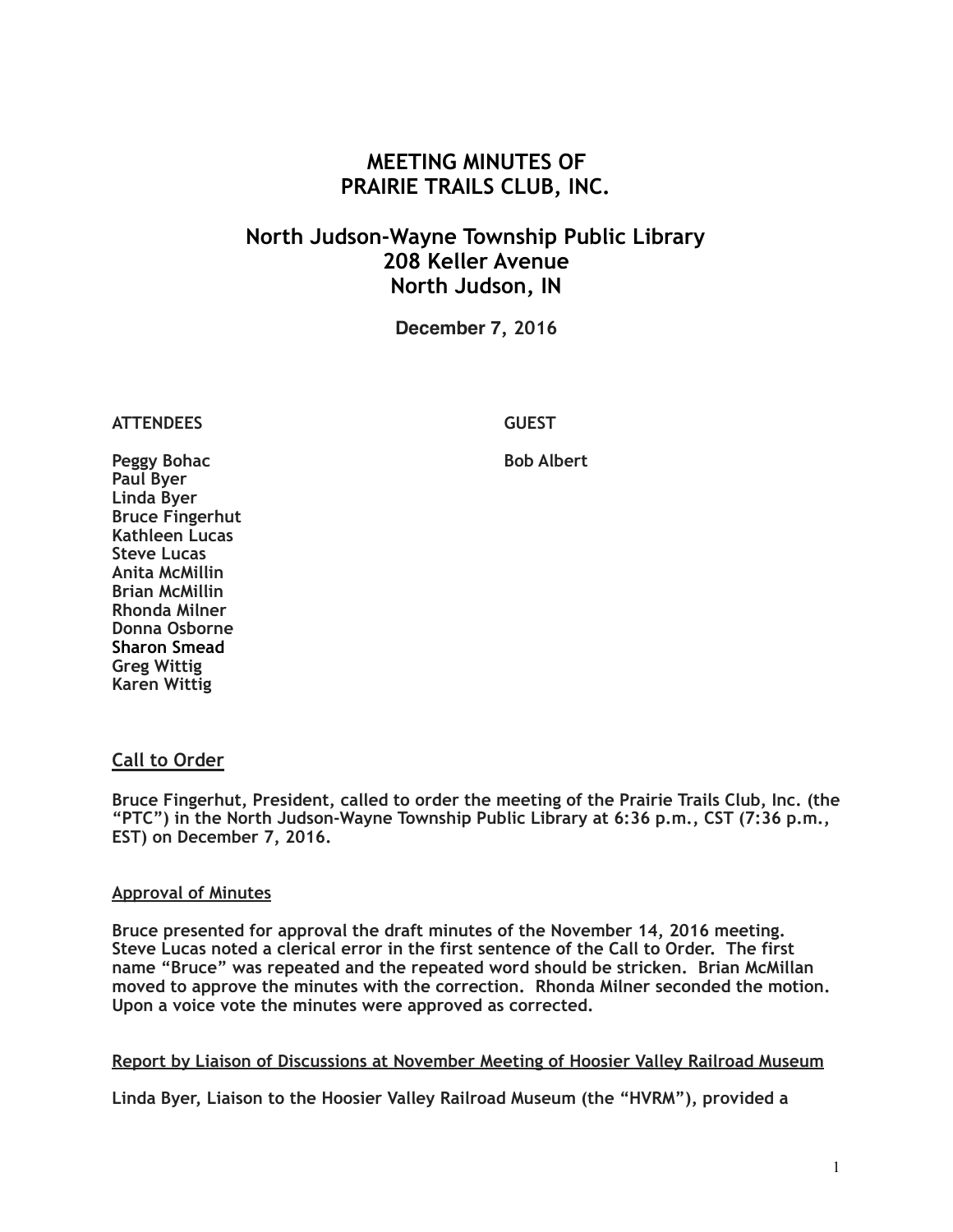**report on the HVRM's November meeting. She said that the focus of the meeting was on issues of railway usage and efforts by the Town of North Judson to transfer management from the Chesapeake and Indiana Railroad Company to a new entity. In October Company President Powell Felix and the Chesapeake and Indiana Railroad Company filed a lawsuit against the Town which owns about 30 miles of railroad corridor at, north and west of North Judson. Linda added that the HVRM also spoke very briefly about the PTC and the efforts to develop a document to outline the mutual goals of our two organizations.** 

**Bob Albert agreed and said progress was slow regarding transfer of railway management to a new entity. But he believed the lawsuit and ongoing negotiations should not affect discussions between the HVRM and the PTC. He said he was hopeful the HVRM would soon be able to resume full operations from North Judson to LaCrosse. Bob said the HVRM was directing questions concerning the litigation to its local attorney L. Charles Lukmann.** 

### **Report on Formation of Advisory Group to Make Recommendations to Starke County Park Board Regarding Five-Year Plan**

**Kathy Lucas reported on the formation of, and her appointment to, a six-member advisory group to make recommendations to the Starke County Park Board (the "SCPB") regarding the development and implementation of a five-year plan. The Troyer Group from Mishawaka will assist with the process. The plan is tentatively slated to consider long-term goals for Bass Lake, Koontz Lake, the Starke County trail system, the Starke County Forest and the Range Road crossing over the Yellow River. A five-year plan is needed to qualify for state grants for parks and recreation. The plan must be sent to the Indiana Department of Natural Resources by January 15, 2017 in order to qualify for the 2017 grants cycle.** 

**Kathy said the first meeting of the advisory group was set for Knox on December 8. Since a meeting has not yet been held, she could not speak in detail about what would be discussed. Her hope was that the advisory group would field ideas about connectivity among park properties within the county and Starke County participation in trails. "I really think it would be helpful if PTC members would let the Starke County Park Board know what you think is important."** 

**Donna Osborne asked about the history of SCPB and what it manages. Kathy said the entity was established recently. Bruce added that the Starke County Park Board has existed for a few years but only recently did the Starke County Board of Commissioners agree to fund a five-year plan to qualify for grants. Parks within Knox and North Judson are managed by the municipalities and not the SCPB. The SCPB already has a relationship with the Bass Lake Beach and the Starke County Forest but could include other properties within its responsibilities. Rhonda said she recently provided the Troyer Group with GPS mapping to assist with developing the five-year plan.** 

#### **Treasurer's Report on PTC Grant Application to the Luminous Fund**

**Kathy said she was pleased to announce The Luminous Fund just approved the PTC grant application to assist with connectivity between Bass Lake and the North Judson—Erie Trail. The grant approval provides \$1,000 to assist the PTC with implementing Phase 2 of its Connectivity Visioning Plan. She expressed her gratitude to the Luminous Fund and particularly to PTC members and Luminous Fund Secretary, Kathy Carrier, and her husband David Carrier for their support and generosity. Kathy Lucas then read into the**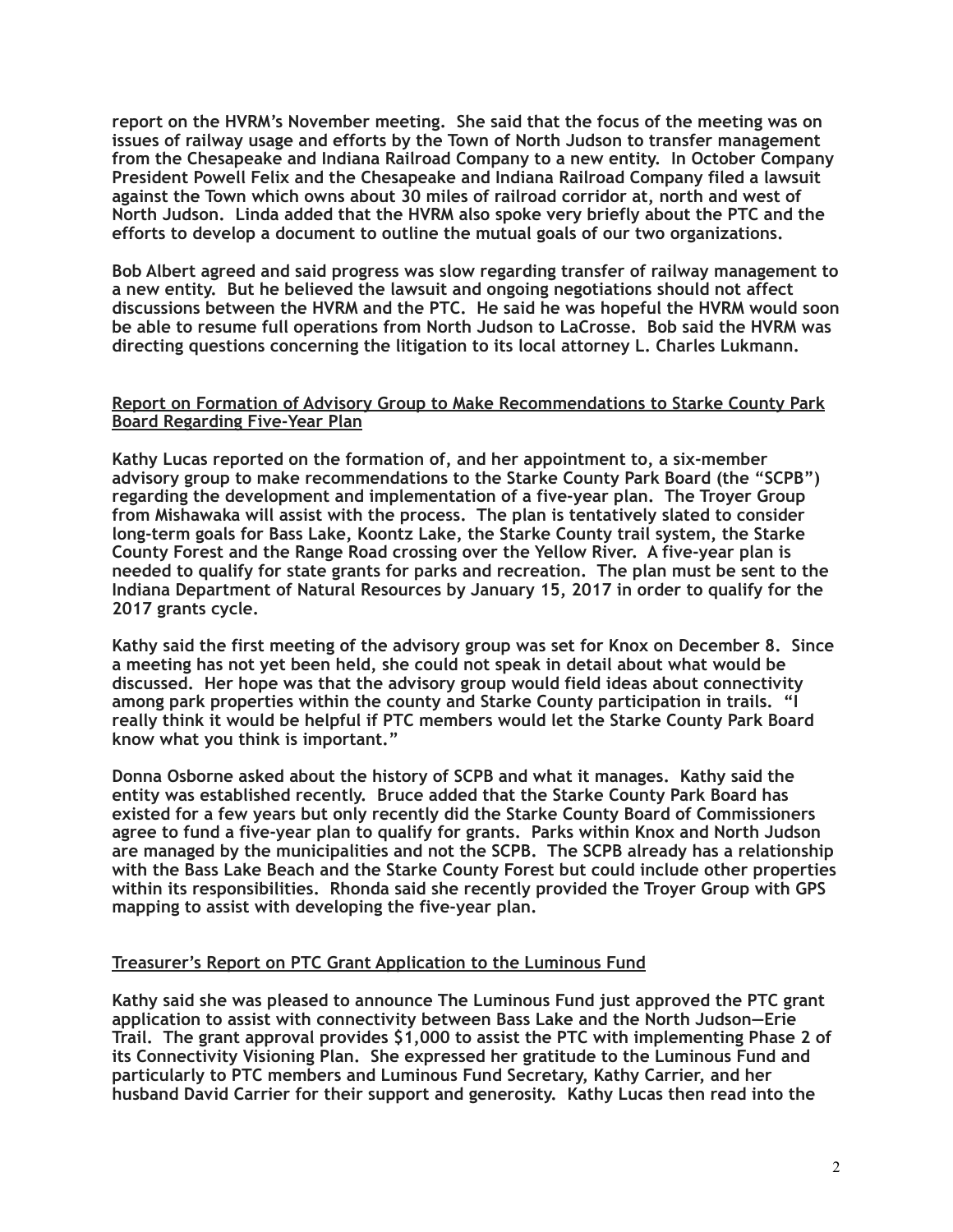**record a letter she received from Kathy Carrier earlier in the day. The substance of the letter is as follows:** 

**Kathleen Lucas, Treasurer Prairie Trails Club, Inc. 6555 S. 100 W P.O. Box 72 North Judson, Indiana 46366** 

**Good morning, Kathy! Our family met over the Thanksgiving weekend and, stuffed with turkey and good spirit, we enjoyed an organized discussion of our Luminous grant requests.** 

**We are thrilled to announce that The Prairie Trails Club has been awarded a \$1,000 grant from The Luminous Fund. This grant will make it possible for your organization to provide some of the signage for Phase 2 of your plan; the spur to Bass Lake. We are biking enthusiasts and to have such a well maintained and visionary bike trail and group by our lake home is a true asset. We applaud your work and we are happy to be part of it. Biking at Bass Lake is one of our top activities!** 

**The Luminous Fund isn't a vague fund that was established by a person, now long dead. My husband David and I (Kathy) established it in 2016 to build a foundation of service within our family. So, this is money we've recently earned and our employees worked hard to earn it. We are proud of our success and what we are able to do to serve others. This year we are giving \$79,000 to 22 charities located in Chicago, Indianapolis, Fort Wayne, Knox, Indiana and Africa!** 

**Hats off to you and your team for a job well done. Certainly the North Judson—Erie Trail is an asset to our community; we are especially proud of the future plans that you are working on! We look forward to 2017 and our annual Thanksgiving consideration of others' needs. Next year's grant requests will be due on October 1, 2017.** 

**Stay in touch, please. We'd like to hear from you with an update or two during the year.** 

**Enthusiastically,** 

**Jessica Odum and Kathy Carrier** 

#### **Updated Consideration of Draft Agreement or Memorandum of Understanding between the HVRM and the PTC following Suggested Changes Received at November 14 PTC Meeting**

**Steve introduced this item. He thanked Bob Albert for again joining us. During the November 14 meeting Bob offered HVRM suggestions for amendments to a draft document. The suggestions were reflected in the November minutes. He said the purpose of this agenda item was to receive and to implement PTC responses to the HVRM suggestions. Steve said the HVRM's attorney, Todd Wallsmith, suggested the proposed document was not the resolution of a dispute but rather an expression of partnership. Wallsmith urged that in this context the term "memorandum of understanding" was preferable to "agreement". Steve said he agreed that going forward use of the term "memorandum of understanding" (a concept sometimes referred to as an "MOU") was preferable.** 

**Sharon Smead reflected horse usage of the trail might be other than within the phrase "horseback riding" used in the third paragraph of the draft document. A person might wish to have a small cart pulled by a horse. She suggested substitution of the term "equine activity".**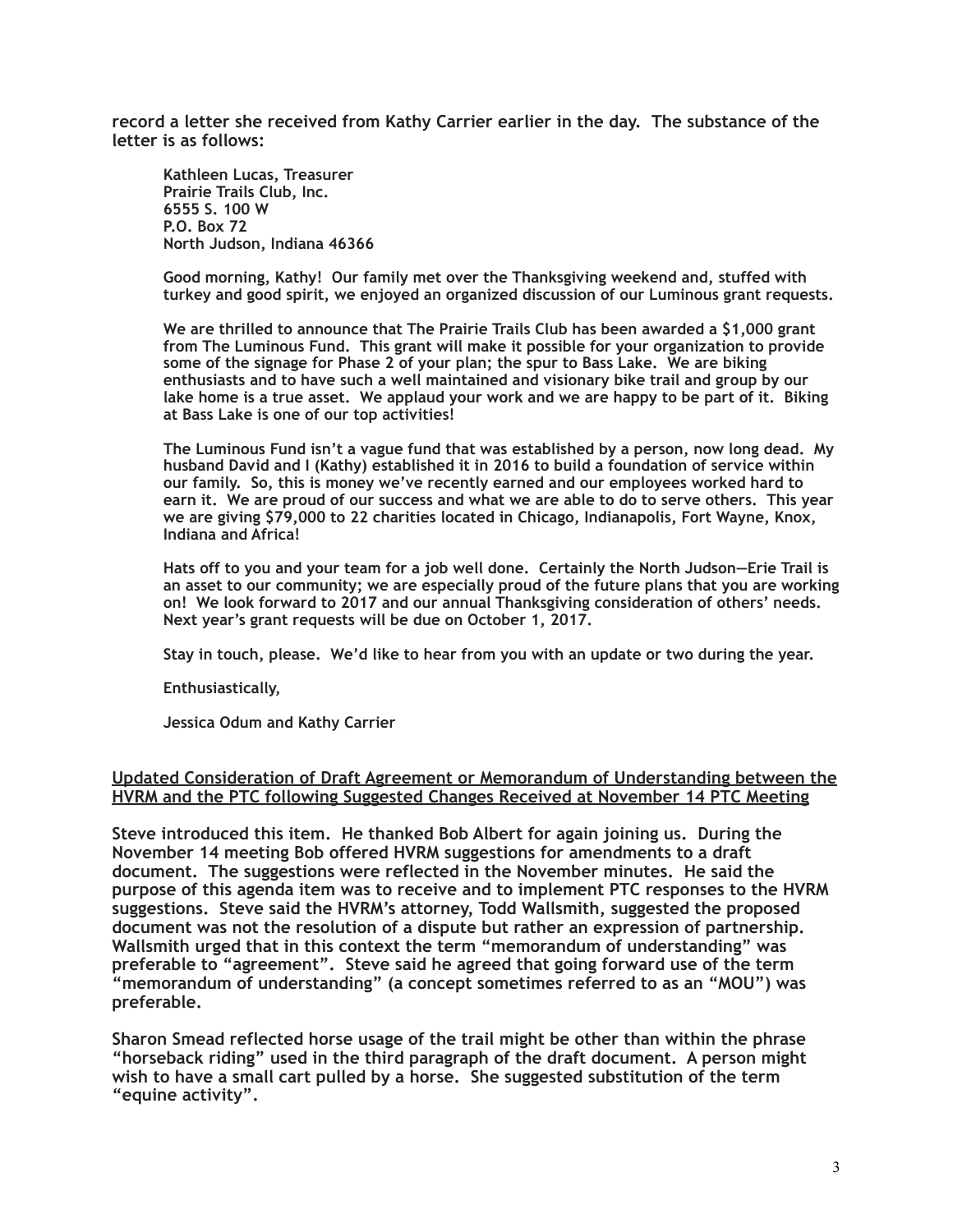**Bob Albert noted that in Marshall County the Board of Commissioners found it necessary to establish horseshoe requirements. Damage was being caused to county roadways by the adverse impact to asphalt surfaces from horses with unregulated horse-drawn carriages.** 

**Bruce added that under the terms of Federal funding for the trail, horses can only be used appropriately along the trail corridor off the paved trail. He asked Sharon if she would be satisfied with substitution of the phrase "equine activity off the asphalt" for the phrase "horseback riding". He said this phrase would help clarify that horses were not authorized on the asphalt portion of the trail and asked if it would also address Bob's concerns. Sharon and Bob expressed their satisfaction with the phrase "equine activity off the asphalt" as a substitution for "horseback riding".** 

**Greg Wittig stated that "As this document is presented, I don't have any problem. I think it's a very reasonable agreement" including the amendments suggested in November by the HVRM.** 

**Paul Byer said he also agreed the text with HVRM amendments was appropriate. But he did not agree with additional concepts offered by Bjarne Henderson who is an engineer for the South Shore Railroad. The PTC is a group of volunteers who are working to maintain the safety and functionality of the trail. The PTC does not have funding to provide insurance or to indemnify the HVRM for potential injuries by trail users. Kathy and Donna both questioned the legal foundation for the PTC to provide this kind of funding. Steve said he agreed with other PTC members and that his understanding was the circumstances for trail usage along the South Shore Railroad were different. The HVRM received title to lands that have the benefit of railroad banking but also have the burden of rails-to-trails usage. His understanding of the South Shore situation is pedestrian trails were a new burden to unencumbered ownership where the railroad wanted to avoid a new financial risk.** 

**Linda spoke of a grant application that was commenced several years ago but not completed to Arrow Head Country RC&D Area, Inc. for pavement repairs. She, Donna and Bruce outlined problems just west of Range Road, near Aldine at MM 5, and between C.R. 300 E and C.R. 400 E. If the memorandum of understanding were in effect, the PTC could seek a grant to help mitigate these problems.** 

**Bob Albert reminded the membership of the concept that Starke County could undertake management of the trail system. He believed there would be support for the concept from the HVRM Board. Bob added that the Starke County Highway Department has the expertise and the equipment to address pavement problems effectively and efficiently. Donna agreed and added that the county is benefited by a viable trail system. Including the trail system within the jurisdiction of the SCPB seemed to make sense. A large recreational facility could be maintained with assistance from PTC and other volunteers.** 

**Steve reflected that a petition to the Starke County Commissioners to include the trail system within its jurisdiction should be initiated by the HVRM as owner of the corridor. If the HVRM decided to move in this direction, he would recommend active support from the PTC for the petition.** 

**Bruce asked if any of the members had additional concerns or questions concerning approval of the memorandum of understanding with the HVRM amendments of November 14 and with the additional amendment initiated by Sharon. There were none. He then asked for a motion.**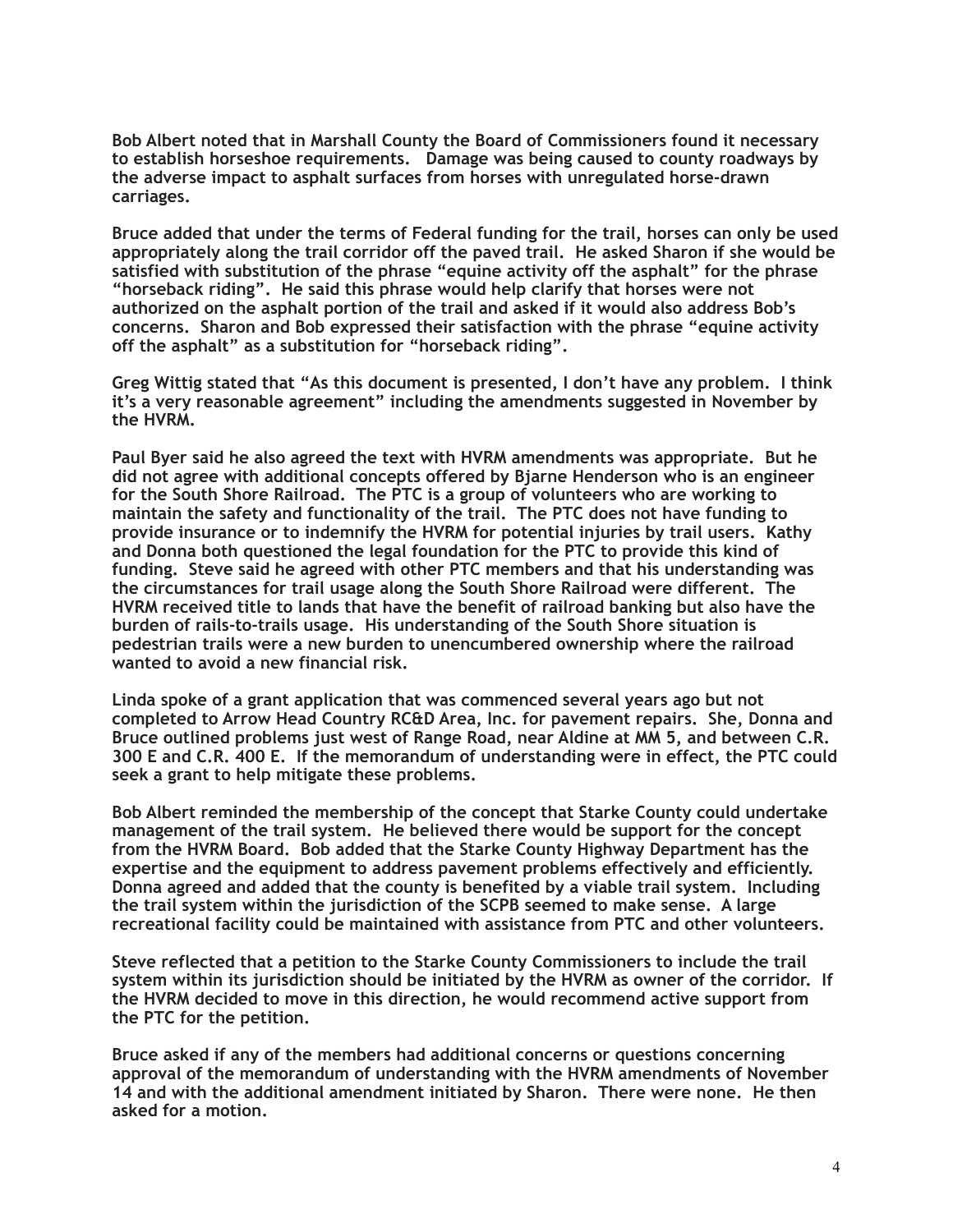**Linda moved to approve and return the memorandum of understanding to the HVRM with the amendments referenced by Bruce. Kathy seconded the motion. The motion was approved unanimously. With the amendments the MOU would read as follows:** 

#### **Memorandum of Understanding**

A memorandum of understanding is now entered between Hoosier Valley Railroad Museum, Inc. ("HVRM") and the Prairie Trails Club, Inc. ("PTC") for the area of the former Erie-Lackawanna rail corridor from Mile Post 183 to Mile Post 199 ("subject corridor"). The HVRM, the PTC and their members are the "parties".

The parties acknowledge the subject corridor is governed by federal, state and local laws. Among these are the National Trails System Act (16 USC 1247) and Indiana Code 14-19-1-1.5 where the Indiana General Assembly required the Indiana DNR, Division of Outdoor Recreation, to establish guidelines concerning recreational trails and to amend them as later needed. The current version is "Indiana Trail Guidelines 2016" available on the Division of Outdoor Recreation's website.

Except as otherwise provided in this paragraph, the parties shall cooperate to restrict use of the subject corridor to non-motorized equipment, walking, jogging and bicycling and to equine activity off the asphalt. Persons with disabilities may use the paved portion of the corridor with electric wheelchairs which are appropriately permitted. The parties and governmental agencies may access the trail for maintenance and for use by emergency vehicles.

The parties may cooperate with other not-for-profit governmental or nongovernmental entities for links to other trails and to support tourism. Examples of these entities are the State of Indiana, Starke County, LaPorte County, Pulaski County, American Discovery Trail and U.S. Bike Route 35.

In the subject corridor the parties may place benches, signs or picnic tables. Except as authorized in this paragraph these shall not be placed on the paved trail or on the designated horse trail. Exceptions are recognized for (1) directional or safety information painted on the paved trail; and (2) maintenance or improvement of existing gates or within highway rights-of-way of Starke or Pulaski County. Within highway rights-of-way the procedures of the county govern. Unless written permission is granted by the HVRM, the PTC shall not place a building in the subject corridor. Any such structure shall constitute a gift to the HVRM. Any structure so placed shall be well-maintained by the PTC at its expense.

The parties support reasonable management efforts to control vegetation within the subject corridor. They acknowledge the wisdom of controls to support public safety, such as those designed to maintain reasonable sight clearance at intersections with public highways. They acknowledge the wisdom of controlling invasive species harmful to agriculture or natural resources.

Except as provided in this paragraph the PTC shall not place asphalt, concrete or aggregate within the subject corridor as a surface material unless written permission is granted by the HVRM. Exceptions are recognized when needed to (1) address hazards to public safety; and (2) maintain the existing paved trail or designated horse trail.

The parties shall act in good faith to maintain open communications. In support of this effort the PTC shall designate a liaison to the HVRM and the HVRM shall designate a liaison to the PTC which may but need not be a single person holding joint membership in both organizations.

**Bob said he would forward the document for consideration by the HVRM Board at its next meeting. The next meeting is tentatively scheduled for Saturday, December 10 at 8:00 a.m., CST. Linda asked Bob if he would let Paul and her know if the meeting would take**